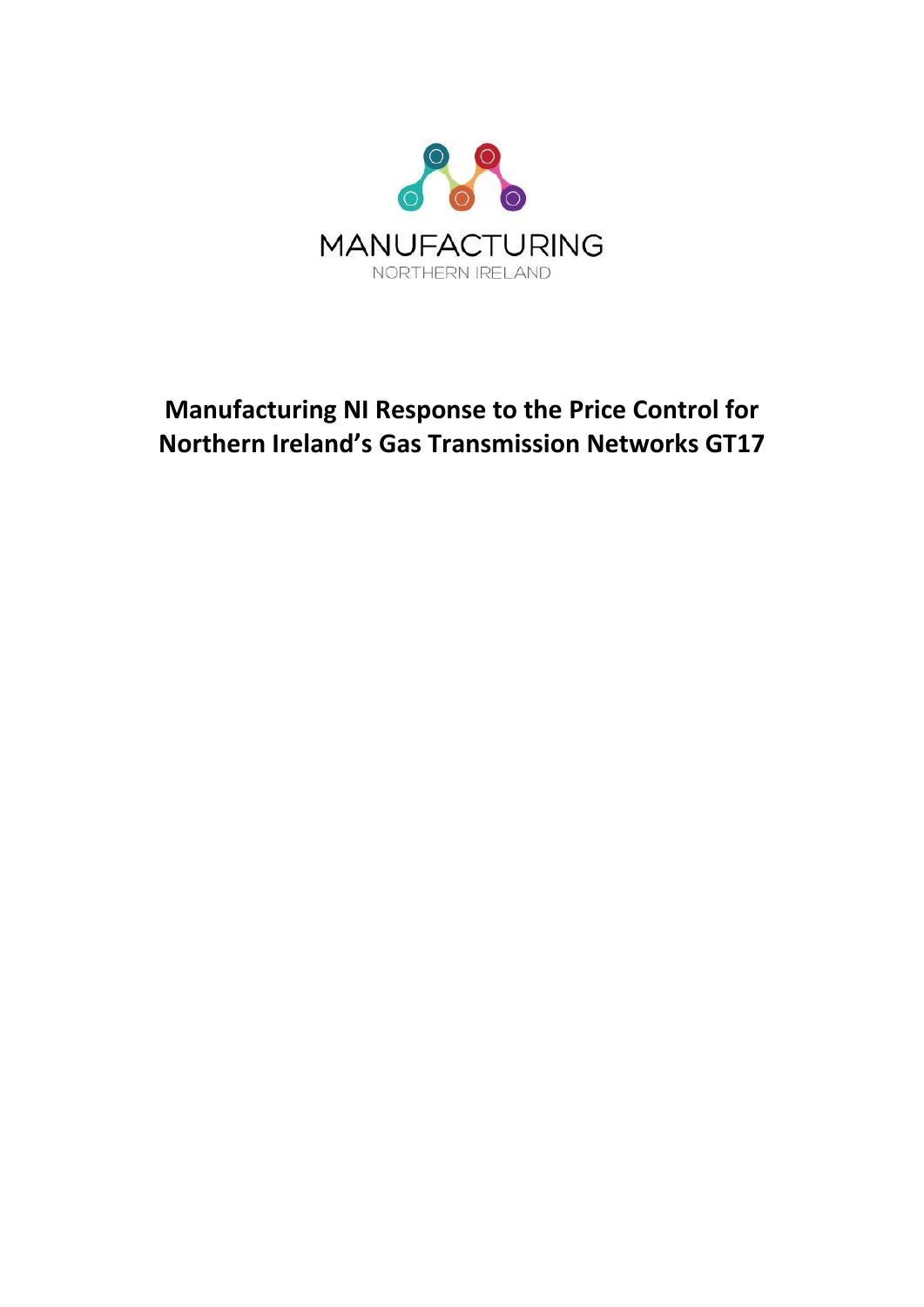### **Introduction**

Manufacturing NI represent some 550 manufacturing businesses across every constituency represented in the NI Assembly.

### **Background**

**Manufacturing makes a substantial difference to the Northern Ireland economy.** In 2015 the sector directly provided 85,200 jobs and made a Gross Value Added contribution of £4.7 billion to GDP (measured in 2012 prices). This is equivalent to more than 10 percent of all jobs and 14 percent of total economic output in the region. Manufacturing is the third largest employer and the second largest sector in terms of economic output. It accounts for a larger proportion of the economy in Northern Ireland than in the UK as a whole reflecting the strong manufacturing base that has existed there since the nineteenth century.

**Manufacturing supports jobs and economic growth across all Northern Ireland and in rural and urban areas alike.** In Mid Ulster and Mid and East Antrim, manufacturing is the largest employer and accounts for more than a quarter of the economic output. Even in Belfast, which has seen significant economic restructuring in recent decades, the sector provides 11,000 jobs.

**The impact of Northern Ireland's manufacturing sector is strongly felt throughout the economy.**  The contribution that the sector makes extends significantly beyond the jobs, economic activity and wages directly associated with the sector. There is an additional indirect impact which encapsulates the activity and employment supported in the supply chain as a result of the manufacturing sector's procurement of goods and services from other parts of the Northern Ireland economy. In addition, there is a further induced impact, comprising the economic benefits that arise as the people employed in the manufacturing sector and its supply chain spend their wages in the local consumer economy, for example at retail and leisure establishments.

Including all three channels of economic impact—direct, indirect and induced—the total contribution of manufacturing to the Northern Ireland economy was £9.9 billion in 2015. For every £1 billion of economic output produced by the sector, a further £1.1 billion is created elsewhere in the Northern Ireland economy. In 2015, on top of the £4.7 billion direct GVA contribution that the sector made, it also supported a £3.5 billion contribution to GDP through its supply chain activities and a £1.6 billion wage expenditure GVA contribution, spread widely throughout the Northern Ireland economy. In total, we estimate that in 2015 the sector sustained 214,000 jobs; amounting to a quarter of all jobs in the Northern Ireland economy. For every manufacturing job in Northern Ireland, another 1.5 are supported elsewhere in the economy. By sustaining this level of employment, manufacturing directly contributed £2 billion in wages to its own staff, and a further £2.2 billion in wages through jobs supported outside the sector itself.

**An Oxford Economics forecast shows that over the next 10 years manufacturing will grow faster in Northern Ireland than in any other region in the UK but it also faces a substantial challenges from competition from abroad and rising costs**. Sustaining these levels of growth will be achieved through increased investment into new technologies and processes that will boost productivity and will be a function of the extent to which the cost base of the sector remains stable relative to its competitors. Any further pressure on costs risks exacerbating the challenges the sector already faces, leading to slower growth in the sector, and with a knock-on impact for economic output and jobs all across the Northern Ireland economy.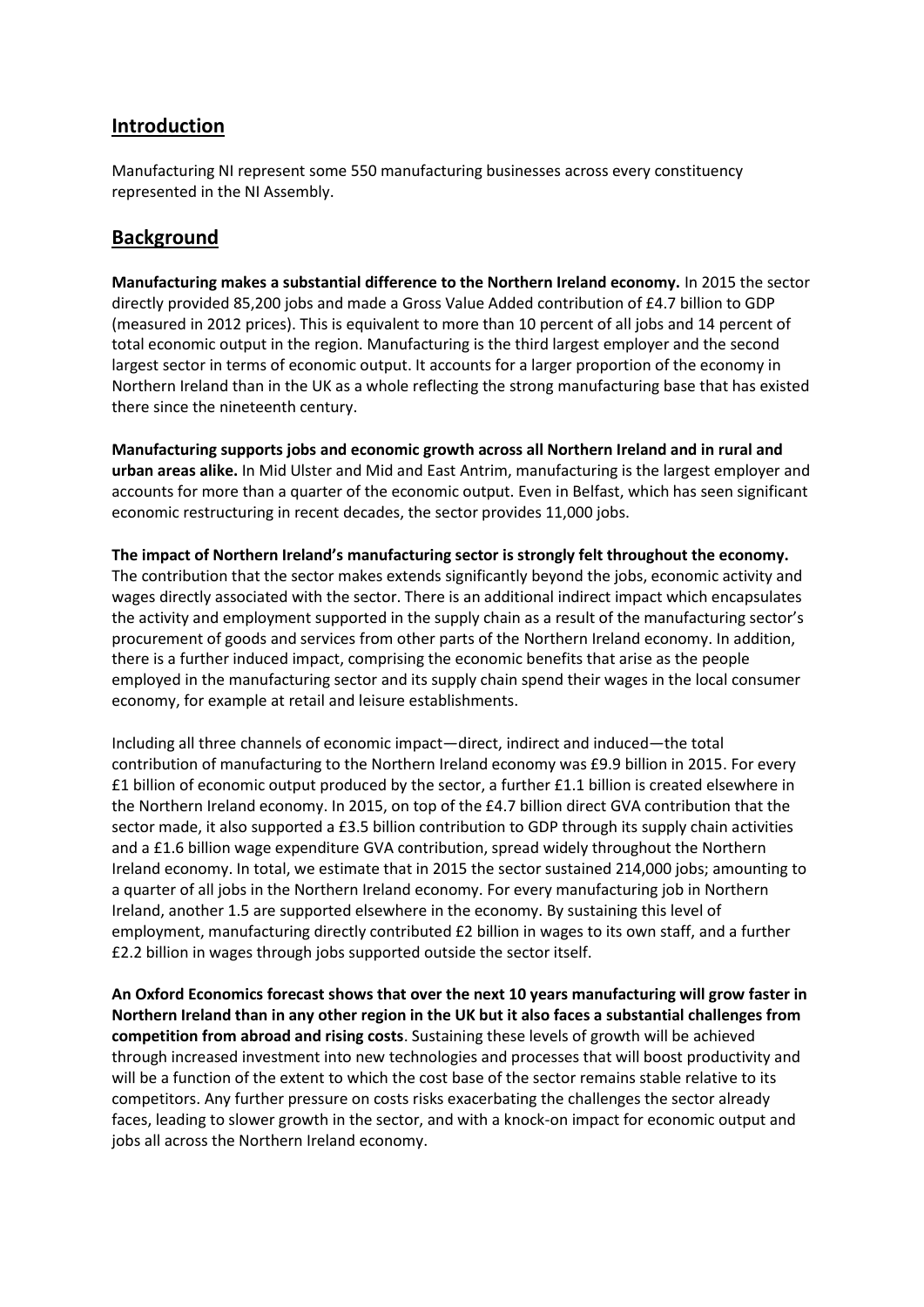## **Gas Costs**

Energy represents a significant cost for almost all businesses, but is particularly important for an energy-intensive industry such as manufacturing. Surveys conducted by the Northern Ireland Chamber of commerce show that energy costs are a major concern for businesses in Northern Ireland. Over 60 percent of businesses cited energy costs as the most burdensome on business, with a significant proportion reporting that they felt energy costs were a potential deterrent to future investment decisions.

The price of gas is also an important factor in determining energy costs in Northern Ireland, not least because it is an important input into the generation of electricity. Therefore higher wholesale gas prices push up the price of electricity that businesses face, as well as the retail cost for I&C customers that use gas for general industrial purposes.

Gas prices in Northern Ireland have been higher than the UK as a whole due to a lack of competition and the fact that the gas supply largely comes from Great Britain (Figure 35 below). Oxford Economics have estimated that the average unit cost of Gas for a typical industrial and commercial user is the second highest in the EU, 35 percent higher than the equivalent cost in the UK and 47 percent higher than the cost in Ireland.



Fig. 33. Industrial gas prices in the EU for small consumers, ex Vat, H1 2015

Source: Decc, Firmus Energy Data not available for Malta or Cyprus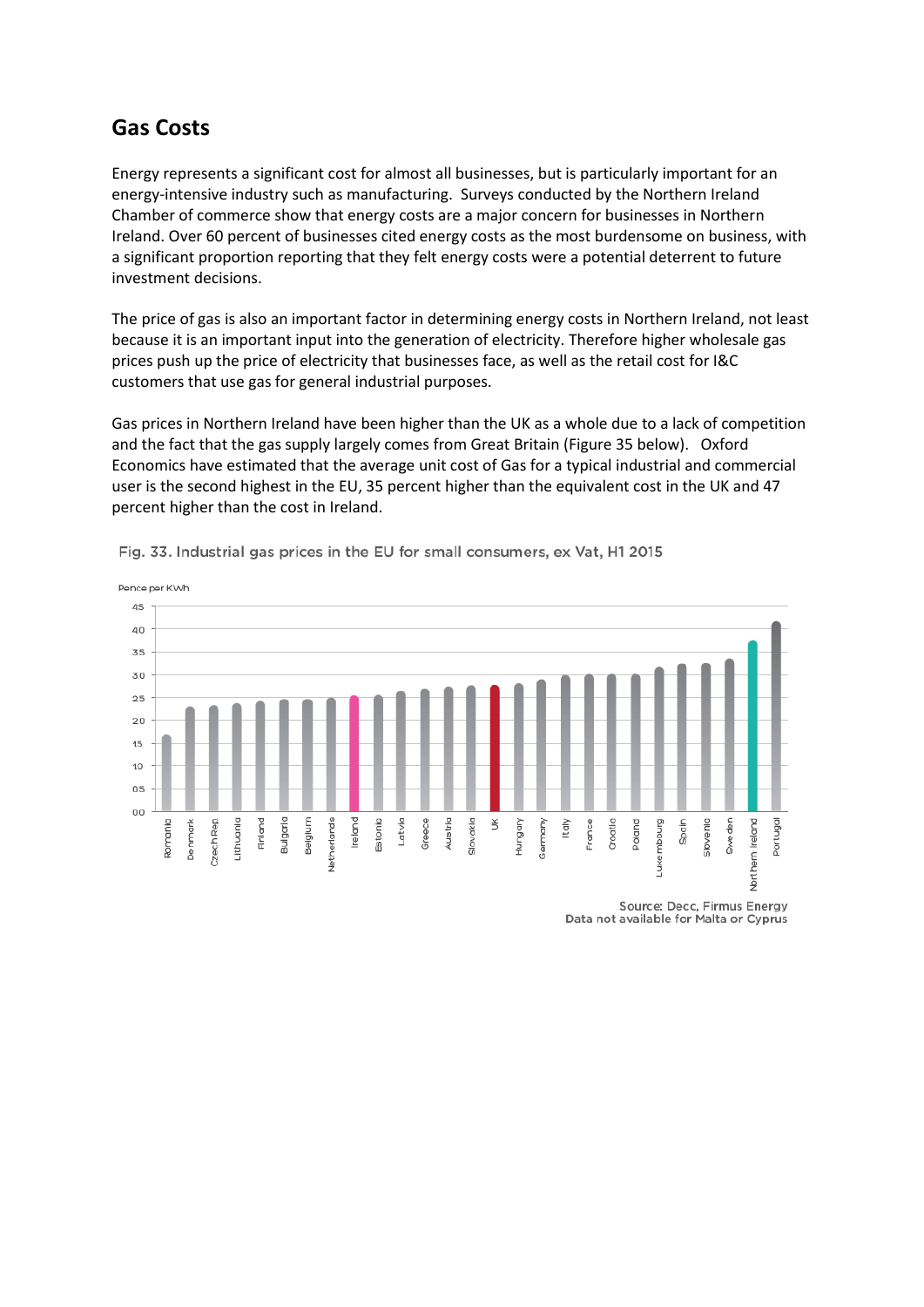#### **Manufacturing Costs**

#### The latest, January 2017, report from the Office of National Statistics spells out the significant cost inflation pressures being endured by manufacturers in the UK.

|      |     |                                   |           |                                        | Percentage change |
|------|-----|-----------------------------------|-----------|----------------------------------------|-------------------|
|      |     | All materials and fuels purchased |           | Imported materials and fuels purchased |                   |
|      |     | 1 month                           | 12 months | 1 month                                | 12 month          |
| 2016 | Aug | 0.3                               | 7.8       | 0.3                                    | 9.2               |
|      | Sep | 0.4                               | 7.6       | 0.2                                    | 8.9               |
|      | Oct | 4.4                               | 12.4      | 4.5                                    | 14.0              |
|      | Nov | $-0.6$                            | 13.5      | $-1.4$                                 | 14.7              |
|      | Dec | 2.7                               | 17.0      | 1.8                                    | 17.6              |
| 2017 | Jan | 1.7                               | 20.5      | 2.1                                    | 20.2              |

UK, August 2016 to January 2017

Source: Office for National Statistics

These costs are not being reflected in output prices which saw just a 3.5% rise in the 12 months to January 2017.

Northern Ireland's manufacturers are already a significant cost disadvantage over and above cost pressures endured by the UK as a whole – our geography alone means they are at the physical end and the beginning of the supply chain which brings costs others do not face.

The latest Northern Ireland PMI figures below (from Ulster Bank and Markit) also demonstrate the significant cost inflation being endured by the sector here (see chart below). Firms are already in a cost crisis with consumer and customer prices rising at a rate up to 6 times less than the rise in input costs.

|               | <b>Construction</b> | <b>Manufacturing</b> | <b>Services</b> |
|---------------|---------------------|----------------------|-----------------|
| November 2016 | 52.0                | 60.6                 | 51.3            |
| December 2016 | 56.5                | 58.4                 | 51.2            |
| January 2017  | 58.0                | 63.1                 | 52.5            |

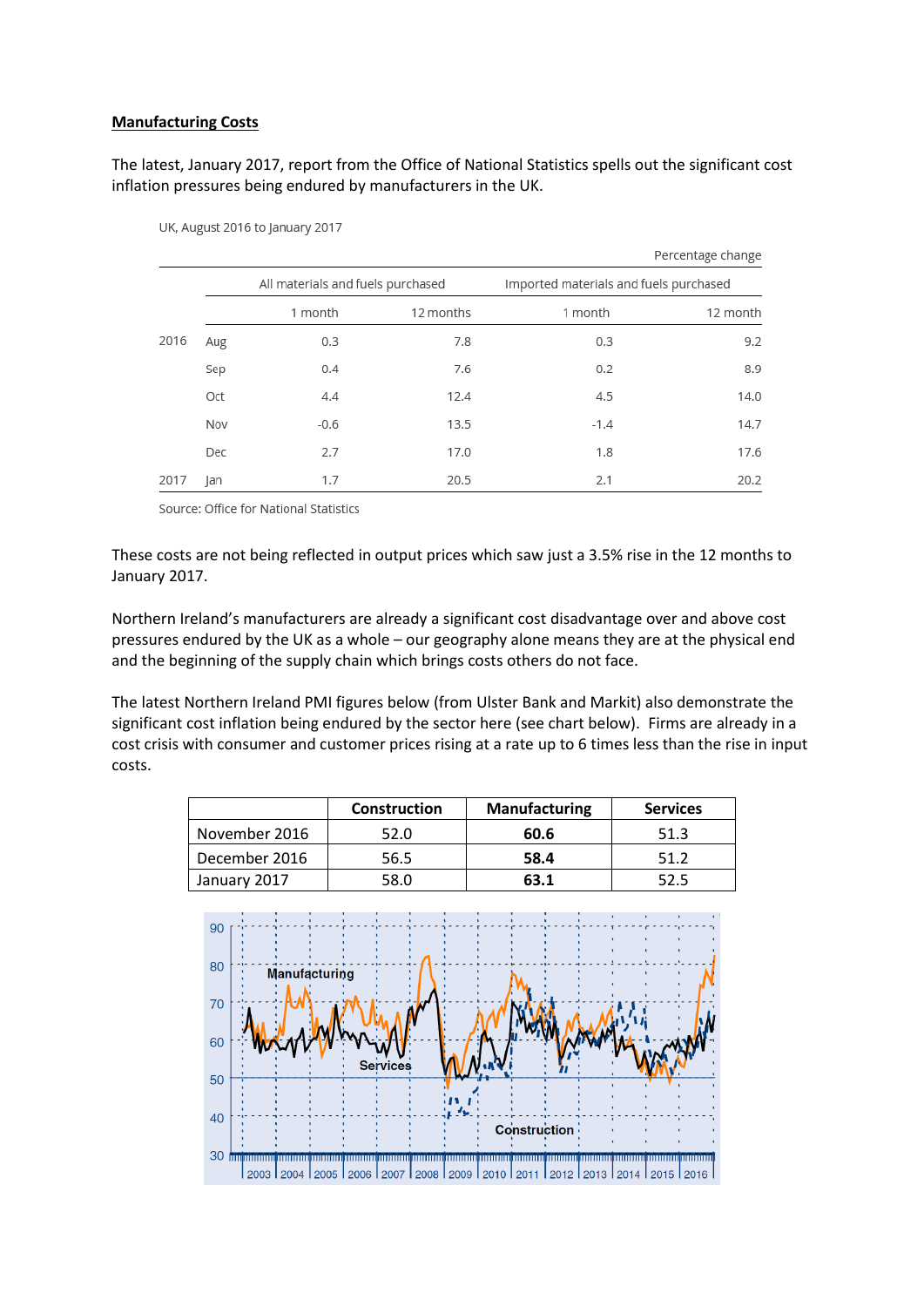# **Specific Responses to the Consultation**

#### **Mutual Energy Review**

We are aware of the purpose, ownership and financial arrangements around of Mutual Energy (MEL). However, we would like the Utility Regulator in this Determination to ensure that there is greater transparency and ensure that the Final Determination secures a greater emphasis on representing consumer interests from the MEL Board.

Whilst the company is there to operate in the consumer's interest, the potential to simply wave through increased operating costs which are then passed through to consumers is real. There is a requirement to put in place checks, from the UR, to ensure that best value is being achieved.

Any incentives should be aligned to interests of consumers. We believe it is critically important that a governance review is undertaken.

#### **Transparency**

Our understanding is that whilst there are 'expected' costs, that these do not have a cap applied (unlike other Price Controls). On that basis, the introduction of RIGS are critical. Collecting, analysing and benchmarking cost and output data will provide more transparency for consumers.

#### **Contractual Joint Venture**

We support the use of the CJV as a means of ensuring efficient levels of cost.

#### **Opex**

We agree with the UR that there was sufficient allowances for Opex in the previous price control and that there has been no significant evidence provided to prove otherwise.

In addition, the Gas to the West project had a successful bidder very recently. We see no justification in providing additional allowances when this successful bid remains contemporary. In addition, to adjust now would be unfair on the other unsuccessful bidders and could lead to legal challenge.

#### **Capital and Replacement Expenditure**

We fail to see any justification for the requested, significant, spend by GNI. Indeed, in the last Price Control a similar tactic was deployed whereby lots of money was requested but as has been proved it wasn't required. We believe a similar tactic is at play here – inflating the requirement beyond what is needed. We support pegging this expenditure back to as little as possible.

#### **WACC**

It is our view that the market for borrowing money for these types of investments remains incredibly cheap. Gas networks are viewed as safe businesses to invest in and this is reflected in the available rates. Indeed, with no revenue risk and no requirement to spend capital there is an appetite and offers for low costs of borrowing.